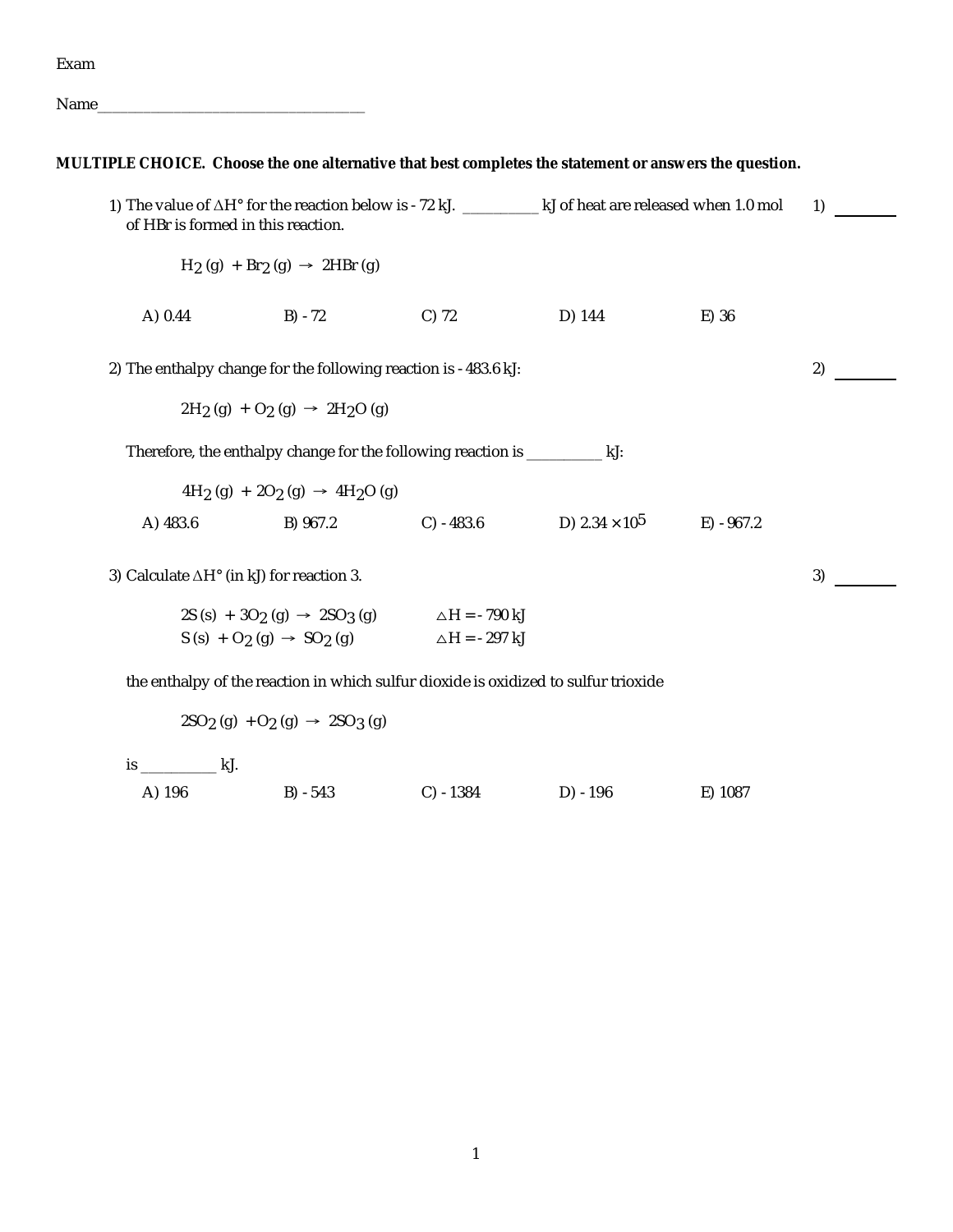4) Given the data in the table below,  $\Delta H^{\circ}$  for the reaction  $\qquad \qquad \qquad$  4)

$$
Ca(OH)_2 + 2H_3AsO_4 \rightarrow Ca(H_2AsO_4)_2 + 2H_2O
$$
  
\nis Substance  $\triangle Hf^{\circ} (kJ/mol)$   
\n
$$
Ca(OH)_2
$$
\n
$$
-986.6
$$
\n
$$
H_3AsO_4
$$
\n
$$
-900.4
$$
\n
$$
Ca(H_2AsO_4)_2
$$
\n
$$
-2346.0
$$
\n
$$
H_2O
$$
\n
$$
-285.9
$$
\nA) -744.9\nB) -4519\nC) -130.4\nD) -76.4\nE) -4219

5) Which of the following is a statement of the first law of thermodynamics? 5)

A) A negative  $\Delta H$  corresponds to an exothermic process.

- B)  $\Delta E = E$ final Einitial
- C) Energy lost by the system must be gained by the surroundings.
- D)  $1$  cal = 4.184 J (exactly)

$$
E) E_K = \frac{1}{2}mv^2
$$

6) For a given process at constant pressure,  $\Delta H$  is negative. This means that the process is 6)

```
A) endothermic
```
B) energy

\_\_\_\_\_\_\_\_\_\_.

- C) a state function
- D) equithermic
- E) exothermic

7) In the reaction below,  $\Delta H_f^{\circ}$  is zero for \_\_\_\_\_\_\_\_\_.

Ni (s) + 2CO (g) + 2PF<sub>3</sub> (g)  $\rightarrow$  Ni(CO)<sub>2</sub>(PF<sub>3</sub>)<sub>2</sub> (l)

A) CO (g)

- B)  $Ni(CO)_{2}(PF_{3})_{2}$  (I)
- C) Ni (s)

D) PF3 (g)

E) both CO  $(g)$  and PF $3$   $(g)$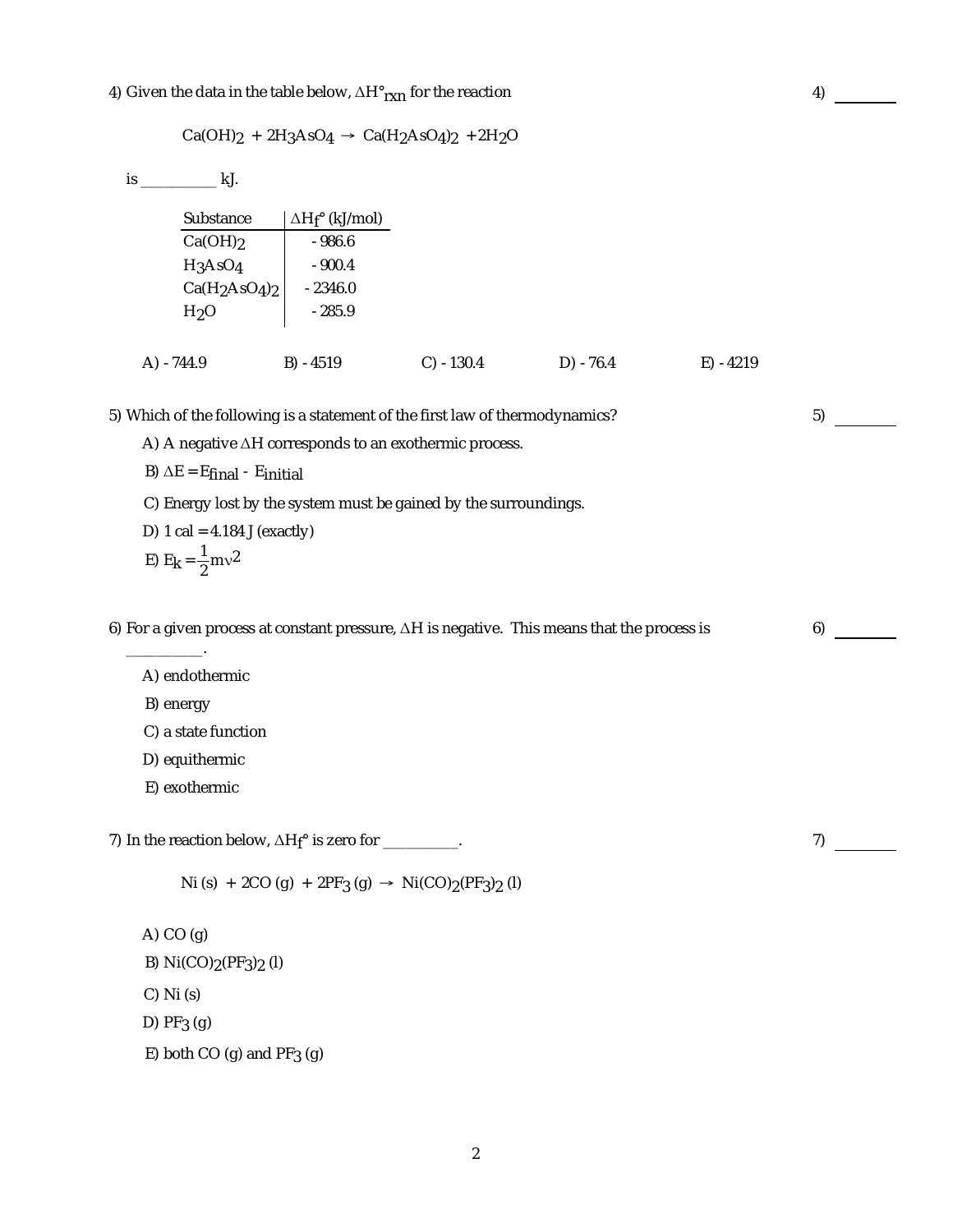*Use the table below to answer the questions that follow.*

| Substance                  | $\Delta H^{\circ}$ f (kJ/mol)                    | $\Delta G^\circ$ f (kJ/mol) | S (J/K-mol)  |                                                                                                            |              |    |
|----------------------------|--------------------------------------------------|-----------------------------|--------------|------------------------------------------------------------------------------------------------------------|--------------|----|
| Calcium                    |                                                  |                             |              |                                                                                                            |              |    |
| Ca(s)                      | $\pmb{0}$                                        | $\pmb{0}$                   | 41.4         |                                                                                                            |              |    |
| CaCl <sub>2</sub> (s)      | $-795.8$                                         | $-748.1$                    | 104.6        |                                                                                                            |              |    |
| $Ca2+ (aq)$                | 226.7                                            | 209.2                       | 200.8        |                                                                                                            |              |    |
| Chlorine                   |                                                  |                             |              |                                                                                                            |              |    |
| Cl <sub>2</sub> (g)        | $\pmb{0}$                                        | $\pmb{0}$                   | 222.96       |                                                                                                            |              |    |
| $Cl - (aq)$                | $-167.2$                                         | $-131.2$                    | 56.5         |                                                                                                            |              |    |
| Oxygen                     |                                                  |                             |              |                                                                                                            |              |    |
| O <sub>2</sub> (g)         | $\pmb{0}$                                        | $\pmb{0}$                   | 205.0        |                                                                                                            |              |    |
| $H2O$ (I)                  | $-285.83$                                        | $-237.13$                   | 69.91        |                                                                                                            |              |    |
| Phosphorus                 |                                                  |                             |              |                                                                                                            |              |    |
| $P_2(g)$                   | 144.3                                            | 103.7                       | 218.1        |                                                                                                            |              |    |
| PCI <sub>3</sub> (g)       | $-288.1$                                         | $-269.6$                    | 311.7        |                                                                                                            |              |    |
| POC $l_3$ (g)              | $-542.2$                                         | $-502.5$                    | 325          |                                                                                                            |              |    |
| Sulfur                     |                                                  |                             |              |                                                                                                            |              |    |
| S (s, rhombic)             | $\pmb{0}$                                        | $\pmb{0}$                   | 31.88        |                                                                                                            |              |    |
| SO <sub>2</sub> (g)        | $-269.9$                                         | $-300.4$                    | 248.5        |                                                                                                            |              |    |
| SO <sub>3</sub> (g)        | $-395.2$                                         | $-370.4$                    | 256.2        |                                                                                                            |              |    |
|                            |                                                  |                             |              | 8) The value of ∆S° for the oxidation of solid elemental sulfur to gaseous sulfur trioxide,                |              | 8) |
|                            | 2S (s, rhombic) + $3O_2(g) \rightarrow 2SO_3(g)$ |                             |              |                                                                                                            |              |    |
|                            |                                                  |                             |              |                                                                                                            |              |    |
| $is$ $yK$ .                |                                                  |                             |              |                                                                                                            |              |    |
| A) $+19.3$                 | $B) + 493.1$                                     |                             | $C) - 19.3$  | $D) - 493.1$                                                                                               | $E) - 166.4$ |    |
|                            |                                                  |                             |              | 9) The value of $\Delta H^{\circ}$ for the oxidation of solid elemental sulfur to gaseous sulfur trioxide, |              | 9) |
|                            |                                                  |                             |              |                                                                                                            |              |    |
|                            | 2S (s, rhombic) + $3O_2(g) \rightarrow 2SO_3(g)$ |                             |              |                                                                                                            |              |    |
| is _______________ kJ/mol. |                                                  |                             |              |                                                                                                            |              |    |
| A) $+395.2$                | $B) - 790.4$                                     |                             | $C) + 105.1$ | $D) - 395.2$                                                                                               | $E) + 790.4$ |    |

Thermodynamic Quantities for Selected Substances at 298.15 K (25°C)